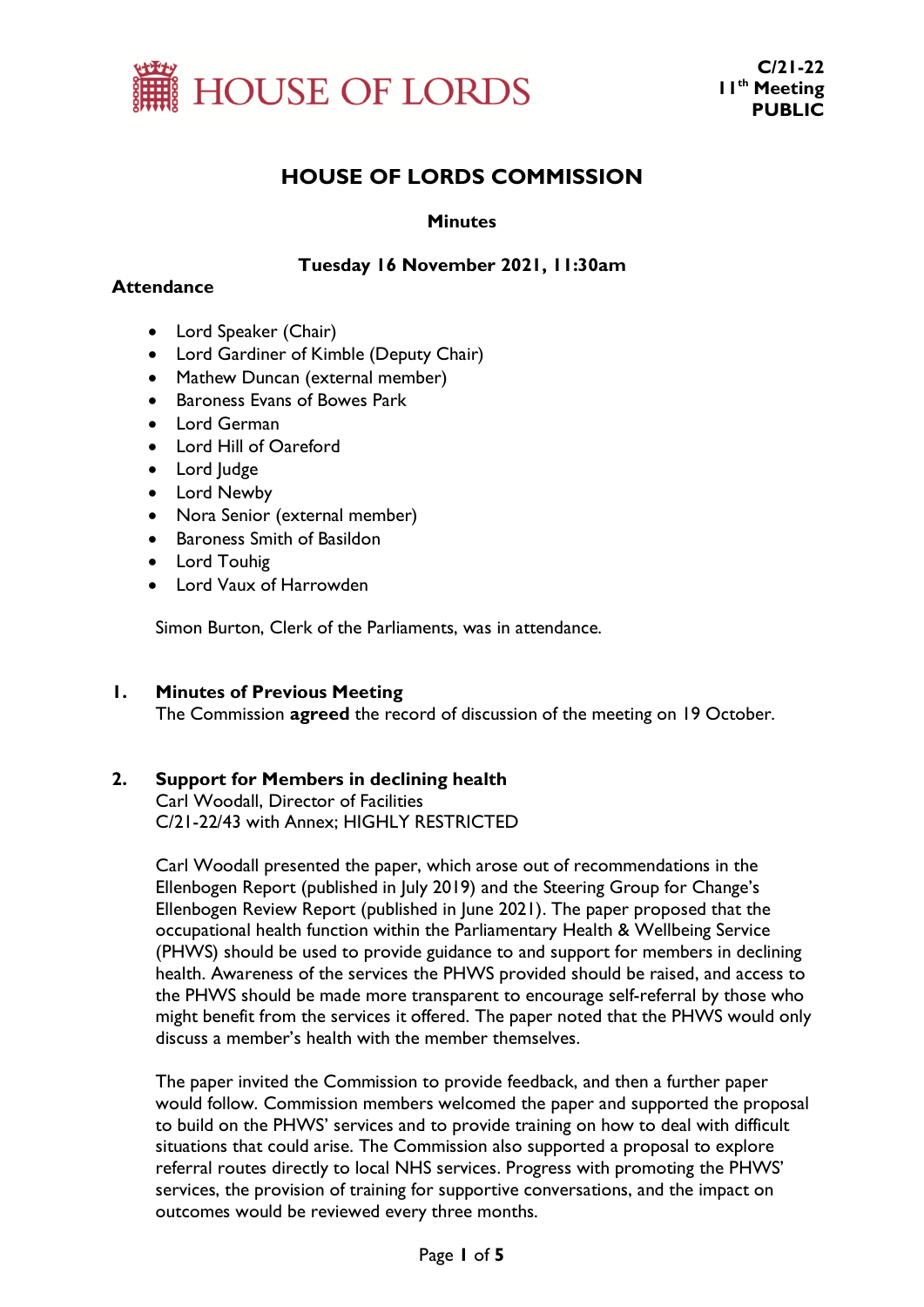# **3. R&R Quarter 2 Report**

C/21-22/44; HIGHLY RESTRICTED

# **R&R: Business Case Assessment Approach**

Amanda Colledge, Business Case Director, R&R Sponsor Body C/21-22/45; HIGHLY RESTRICTED

Sarah Johnson, Chief Executive Officer of the R&R Sponsor Body, presented the Q2 report covering July to September 2021. She noted the busy period ahead: in January the Commission would see the Sponsor Body's first draft assessment of the Programme's emerging cost and schedule, in terms of potential ranges based on an 'essential' scheme with a full decant from the Palace, and would consider the Sponsor Body's assessment of the option of keeping a 'continued presence' in the Palace during the works. The Commission would be provided in December with more information on options for the House of Lords decant venue, and the Programme's estimate for the next financial year would come to the Commission in February.

# *[Restricted Access – More Information].*

Commission members commented and asked questions.

- Ms Johnson confirmed that the Do Minimum Option (Option 0) for the Lords decant venue, which was unviable and would no longer be considered, did not include any provision that could be considered non-essential.
- A Commission member queried how delays to the completion of intrusive surveys in the Palace would impact on the accuracy of the emerging cost and schedule.
- The creation of the new joint R&R Steering Group was noted, although one Commission member was concerned that it might not be able to speak authoritatively for the Houses.
- Commission members expressed frustration with programme language which they found insufficiently clear.
- A Commission member asked about the balance between permanent cost savings, and savings which resulted from delays.
- *[Restricted Access – More Information].*

The Commission expressed that it was anxious to proceed with the Programme and concerned about any actions which could delay the works beginning on site, such as any delays that could be incurred through further discussions about the 'continued presence' option. Action needed to be taken before an accident occurred.

Amanda Colledge, Business Case Director of the R&R Sponsor Body, presented the paper on the business case assessment approach. The paper set out what evidence would be brought to the Sponsor Body and the Houses to support the selection of a scheme option. Elements to be included would cover how far the options met the strategic objectives and requirements agreed by the Commissions, the benefits that each would provide, the risks associated with each, and the financial consequences of the two schemes, including the financial impact on the two Houses going forward. The Programme would only value direct financial benefits, and not for example seek to put a value on the benefit of the Palace remaining the home of Parliament. Being clear about this methodology was important so that the Houses understood the basis on which the business case was being developed.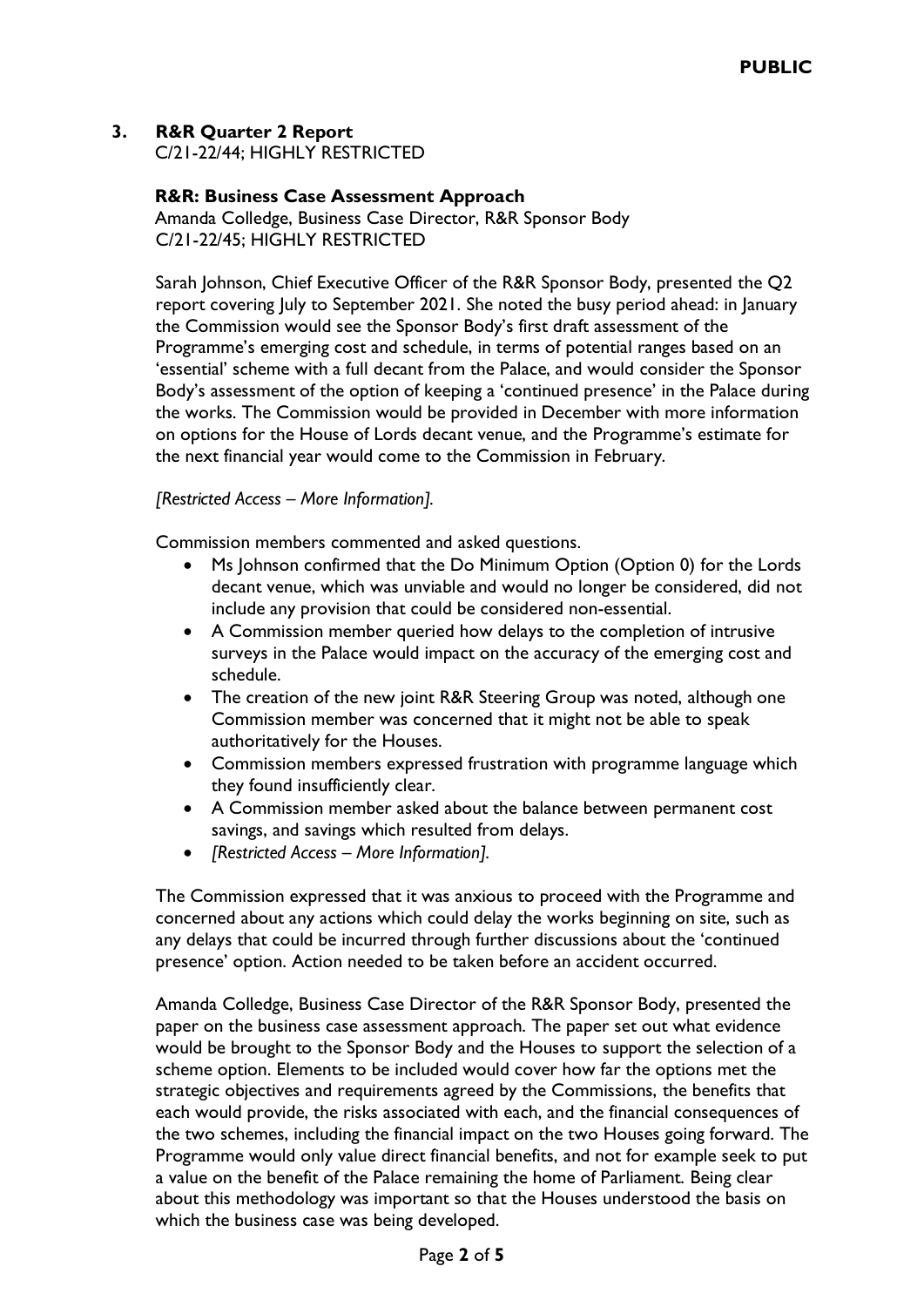A Commission member argued that there were elements of the Palace scheme options which would need to be approached with a full benefit risk cost assessment; Ms Colledge noted that there would need to be clarity about the additional cost of interventions above the 'do essential' requirements.

Members of the Commission had found the paper difficult to understand and were not comfortable to approve it (and thereby note the assessment approach and endorse the benefits principles); instead they **noted** the paper and requested that a clearer precis should follow to allow the paper to be approved by correspondence.

#### **4. Archives Relocation Programme Update**

Patrick M Vollmer, Director of Library Services and Senior Responsible Owner for the Programme

C/21-22/46 with 3 Annexes; HIGHLY RESTRICTED

Patrick Vollmer presented the paper. The Programme's purpose was to reduce the risk to the Parliamentary Archives, and the Archive's staff and visitors, from fire, water, failure of environmental controls or security incidents. The Archives were housed in a 98.5m stone tower with no disaster recovery lift. To reduce the risk, and increase the use of the Archives, it was proposed that Parliament should enter into a partnership with The National Archives (TNA) which would see the collection relocated to TNA's facility at Kew. The proposals were supported by the domestic committees of both Houses.

Mr Vollmer had appeared at the House of Commons Commission the previous day. The Commons Commission had supported the partnership, and requested that Mr Vollmer should recommend to the R&R Sponsor Body that a space be readied in the Victoria Tower to return a proportion or the entirety of the original Acts to the Victoria Tower after R&R, depending on the extent to which risks from fire, water, failure of environmental controls and security could be mitigated. Mr Vollmer noted that the question of the future use of the Victoria Tower was not for him to determine: if the Lords Commission was in agreement with the Commons Commission he would write to the Sponsor Body to ask them to draw up plans and explain how the risks could be managed, but decisions would follow later.

Commission members expressed strong support for the relocation of the Archives, emphasising the need for better safety for and better public access to the collection. The Commission thanked the Programme for finding such a sensible solution. The Commission **endorsed** the partnership with TNA and the relocation of the Archives, and **noted** the request made by the House of Commons Commission.

## **5. EU-UK Parliamentary Partnership Assembly**

Lord Kinnoull, Chair, European Affairs Committee, and Jake Vaughan, Reading Clerk and Head of the Overseas Office C/21-22/47; RESTRICTED

The Commission **noted** the progress in establishing the Parliamentary Partnership Assembly, and **endorsed** Lords participation in the Assembly subject to the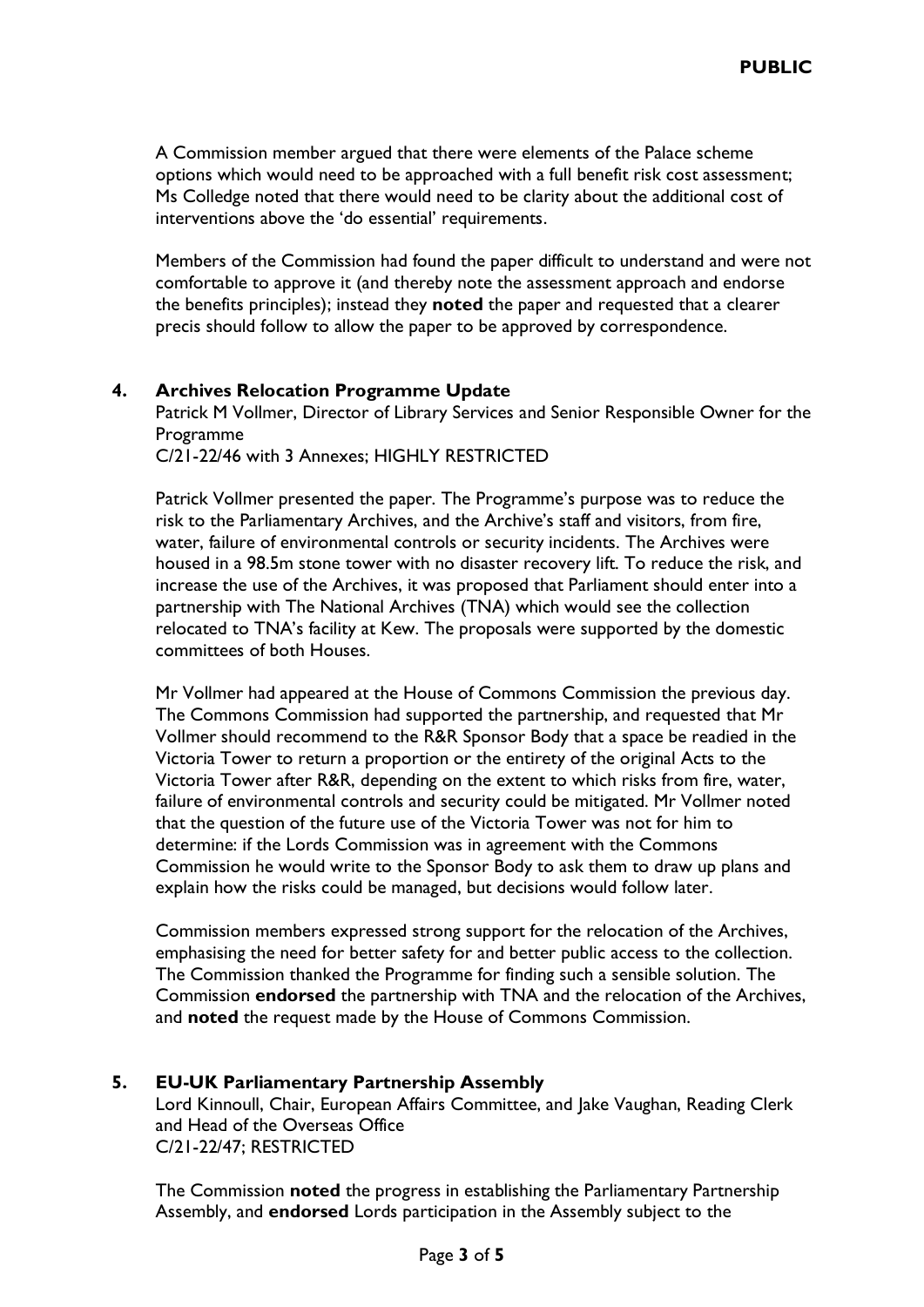agreement of the House. A motion would be brought forward in the House, accompanied by a short report from the Commission based on the paper. The Commission **agreed** to add the EU-UK Parliamentary Partnership Assembly to the list of Parliamentary delegations in the *Guide to Financial Support for Members*, and **noted** the funding that would be necessary to support the work of the Lords delegation. The Commission **confirmed** that its endorsement was required for the Lords to help form and participate in any new international inter-parliamentary body.

# **6. Update on the work of the Services Committee**

Lord Touhig, Chair of the Services Committee C/21-22/48; HIGHLY RESTRICTED

Lord Touhig presented the paper. He noted the challenges caused to the Catering and Retail Services team by recent COVID-19 mitigation measures. The Commission **noted** the update.

# **7. Any Other Business and Next Meeting**

Lord Vaux provided an oral update on the work of the Finance Committee, including its planned work on R&R funding.

The Lord Speaker noted that he had been in touch with a number of the Commission's members, and chairs of each of the main groups in the House, regarding the allowances system. This followed representations and suggestions for change that had been made to him by members of the House. He reported back to the Commission that while there was a recognition that the current arrangements presented difficulties for some members, in those discussions the view had been unanimous that it was not an opportune time for a substantive review of the system and that no further consideration of the allowances system should be undertaken at this point.

The Commission discussed the 20% reduction in bookable room capacities that was being applied due to COVID-19. The reduction did not apply to the Chamber, Grand Committee and Committees, and the Commission **agreed** that it also did not apply to party/group meetings.

A Commission member raised a letter from the Chair of the Secondary Legislation Scrutiny Committee about the Serious Organised Crime and Police Act 2005 (Designated Sites under Section 128) Order 2021 (SI 2021/1022). The Home Office would be asked to respond to the Committee Chair.

The next meeting was scheduled for 14 December.

Also circulated for information:

• **Clerk of the Parliaments' Monthly Update** Simon Burton, Clerk of the Parliaments C/21-22/49; RESTRICTED